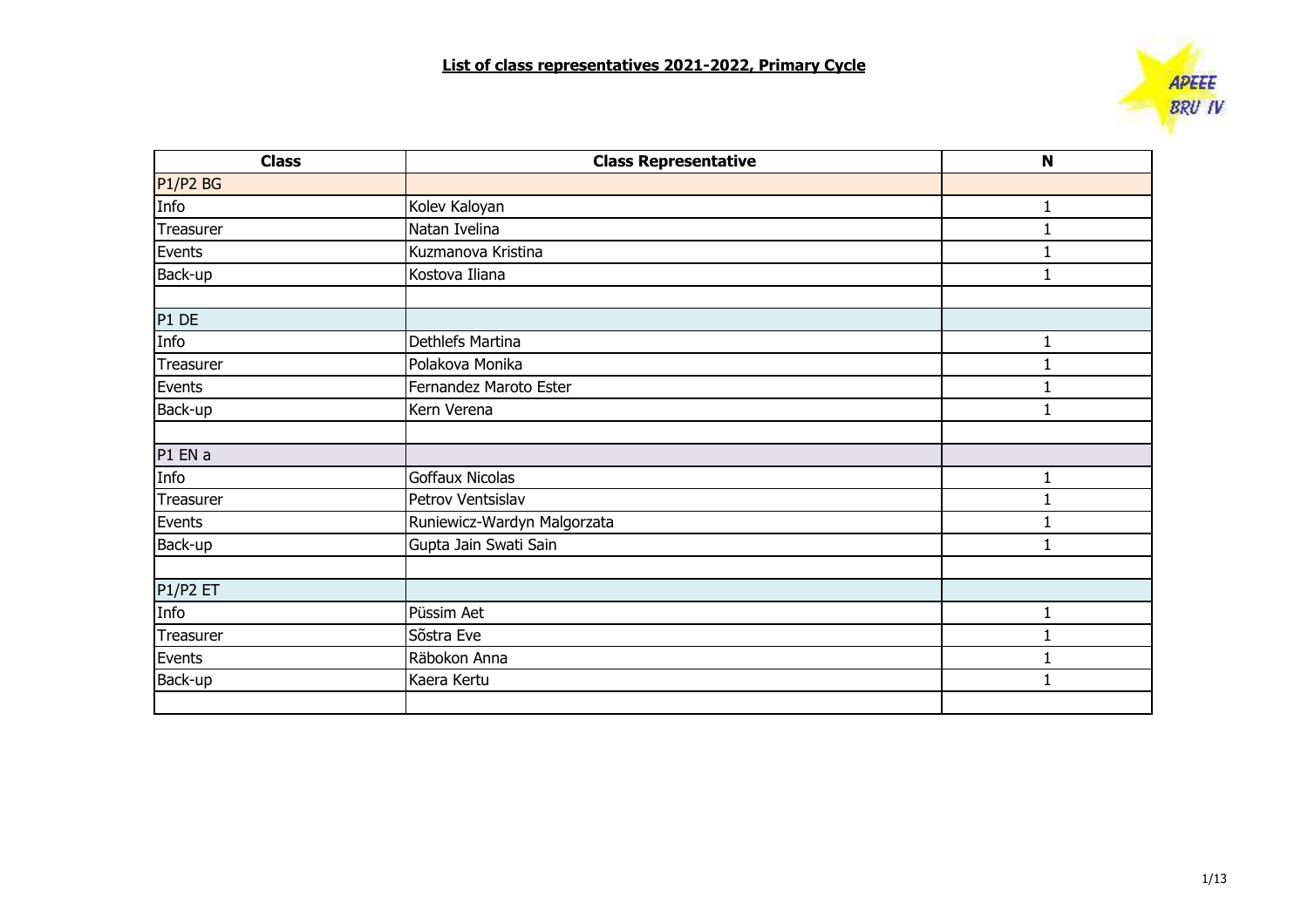| P1 FR a        |                       |  |
|----------------|-----------------------|--|
| Info           | Stavrou Aliki         |  |
| Treasurer      | Couture Laurence      |  |
| Back-up        | Pessaud Célia         |  |
|                |                       |  |
| P1 FR b        |                       |  |
| Info           | Hautfenne Magali      |  |
| Treasurer      | Benkajjou Somaya      |  |
| Events         | Mara Gabriela         |  |
| Back-up        | Hassani Jiyar Youssef |  |
|                |                       |  |
| P1IT           |                       |  |
| Info           | Notinelli Sara        |  |
| Treasurer      | Fioretta Federico     |  |
| Events         | Forcella Simona       |  |
| Back-up        | Gatelli Debora        |  |
|                |                       |  |
| P1 NL          |                       |  |
| Info/Treasurer | Sacheva Mihaleva Ani  |  |
|                |                       |  |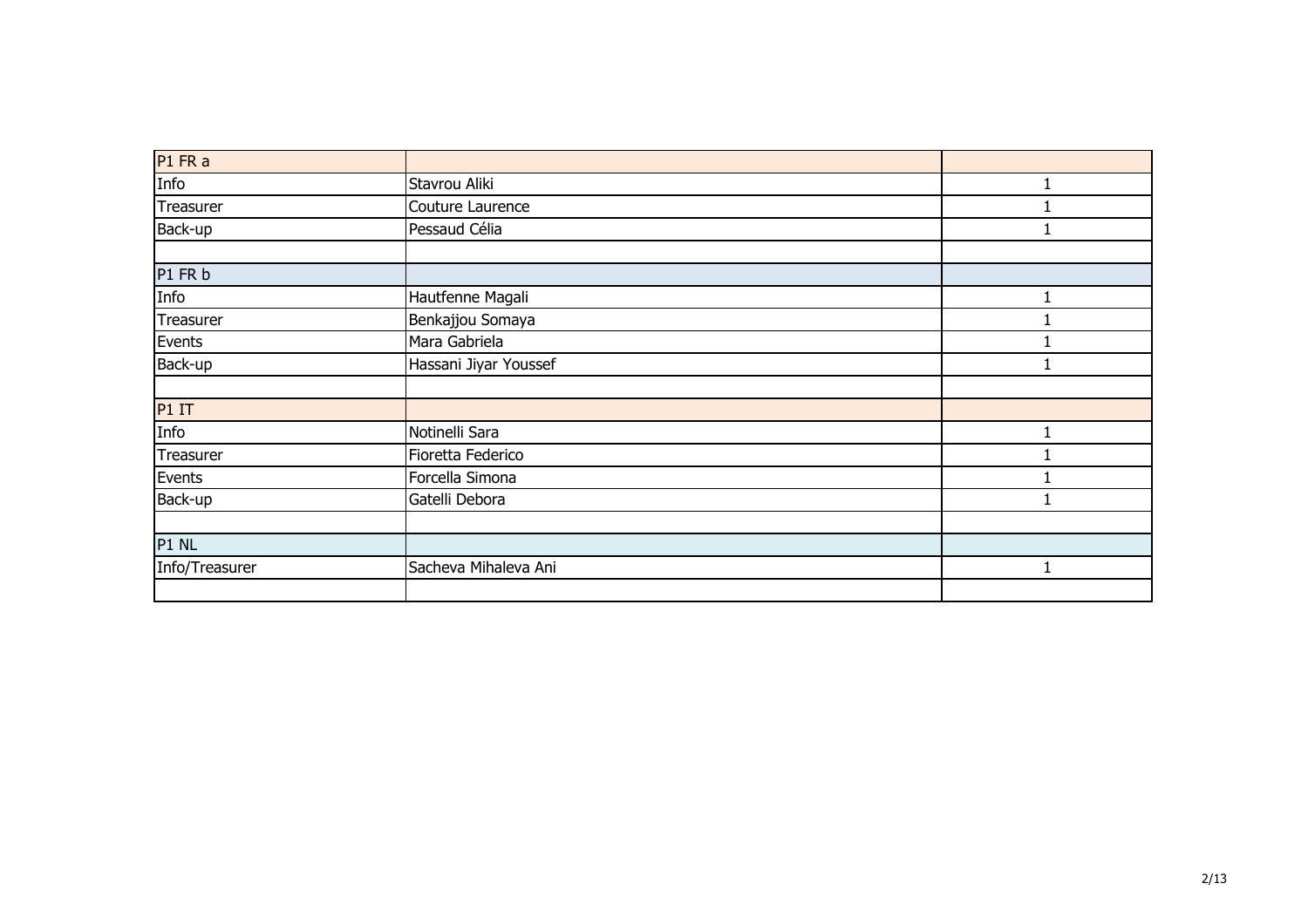| P <sub>1</sub> RO              |                           |   |
|--------------------------------|---------------------------|---|
| Info                           | Sirbu Ramona              |   |
| Treasurer                      | Lupu Bogdan               |   |
| Events                         | Zaharie Ana Maria         |   |
| Back-up                        | Comanescu Petica Iulian   |   |
|                                |                           |   |
| P <sub>2</sub> DE a            |                           |   |
| Info                           | Pentzlin-Kordecki Daniel  | 1 |
| Treasurer                      | Neher Franziska           |   |
| Events                         | Koppelberg Aline          |   |
| Back-up                        | Matzek-Lichtenstein David |   |
|                                |                           |   |
| P <sub>2</sub> EN a            |                           |   |
| Info                           | Gallagher Mark            |   |
| Treasurer                      | Ciripoiu Olimpia          |   |
| Events                         | <b>Durand Elodie</b>      |   |
| Back-up                        | Cudell Salgueiro Ana      |   |
|                                |                           |   |
| P <sub>2</sub> FR <sub>a</sub> |                           |   |
| Info                           | Depret Grégory            |   |
| Treasurer                      | Gonzalo Iglesias Sonia    |   |
| Events                         | Frigenti Cinzia           |   |
|                                |                           |   |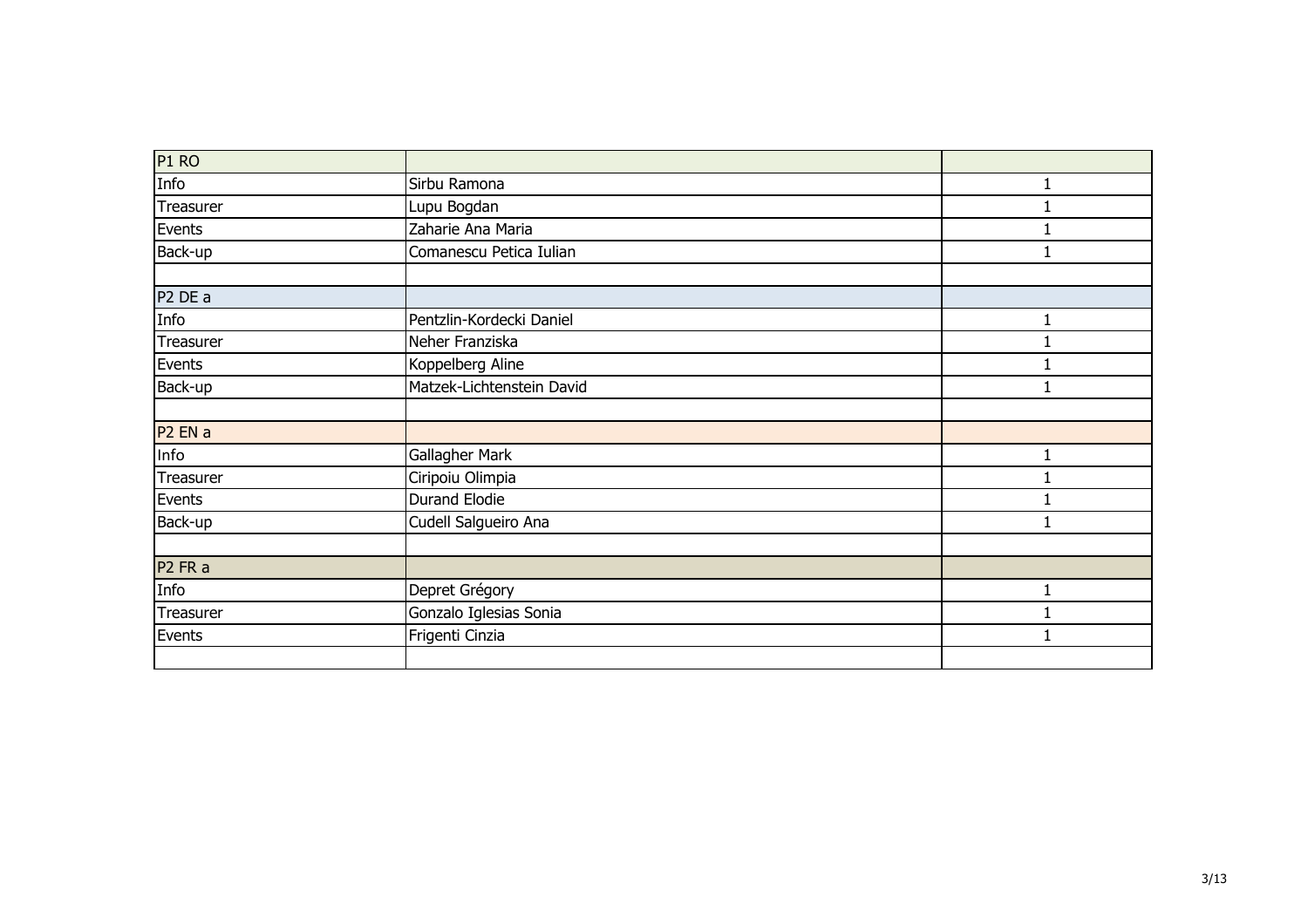| P <sub>2</sub> FR b            |                      |  |
|--------------------------------|----------------------|--|
| Info                           | Havelange Pascal     |  |
| Treasurer                      | Coudun Christophe    |  |
|                                |                      |  |
| P <sub>2</sub> FR <sub>c</sub> |                      |  |
| Info                           | Manca Christine      |  |
| Treasurer                      | Vlandas Pénélope     |  |
| Events                         | Gojdz Sebastian      |  |
| Back-up                        | Chmal Marta          |  |
|                                |                      |  |
| P <sub>2</sub> IT              |                      |  |
| Info                           | Del Sal Nievo        |  |
| Treasurer                      | Tonin Elisabetta     |  |
| Events                         | Piscitelli Valentina |  |
| Back-up                        | Mereu Francesco      |  |
|                                |                      |  |
| P <sub>2</sub> NL              |                      |  |
| Info                           | Van Lingen Corine    |  |
| Treasurer                      | Ullrich Corinna      |  |
| Events                         | Akouaouach Mohammed  |  |
|                                |                      |  |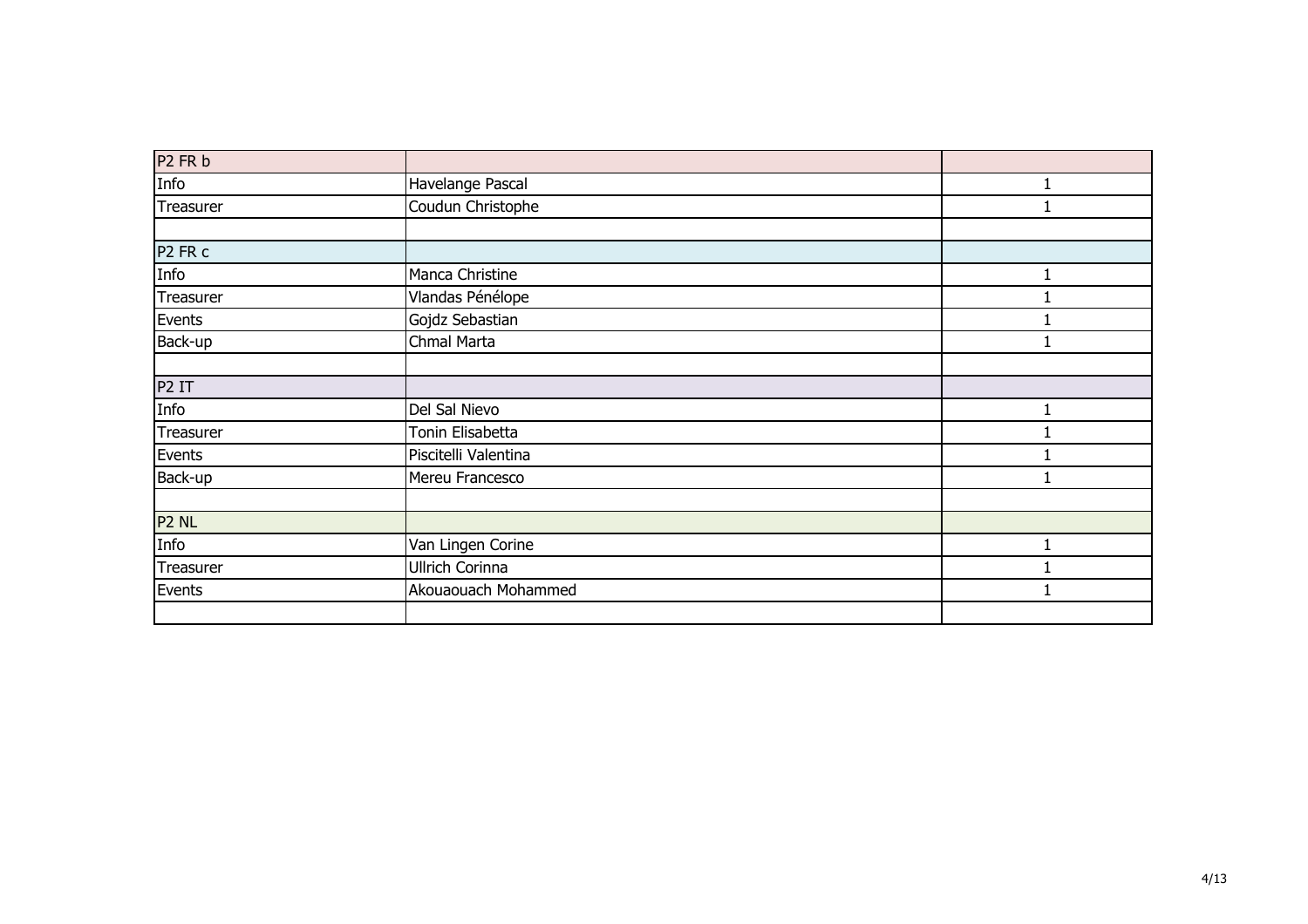| P <sub>2</sub> RO |                        |   |
|-------------------|------------------------|---|
| Info              | Dussart Ilies Luca     |   |
| Treasurer         | <b>Bularca Rares</b>   |   |
| Back-up           | Alferaru Ioan Cristian |   |
|                   |                        |   |
| P3 BG             |                        |   |
| Info              | Ivanova Desislava      |   |
| Treasurer         | Slavova Svetlana       |   |
| Events            | Bekchieva Polina       |   |
| Back-up           | Stoyanova Elitza       |   |
|                   |                        |   |
| P3 DE             |                        |   |
| Info              | Heilmann Patrizia      | 1 |
| Treasurer         | Scheller Konstantin    |   |
| Events            | Ceyssens Jan           |   |
| Back-up           | Stangl Renate          |   |
|                   |                        |   |
| P3 EN a           |                        |   |
| Info              | O' Donovan Eadaoin     | 1 |
| Treasurer         | Zammit Mckeon Rachel   |   |
| Events            | Markowska Marta        |   |
| Back-up           | Kottasz Emese          | 1 |
|                   |                        |   |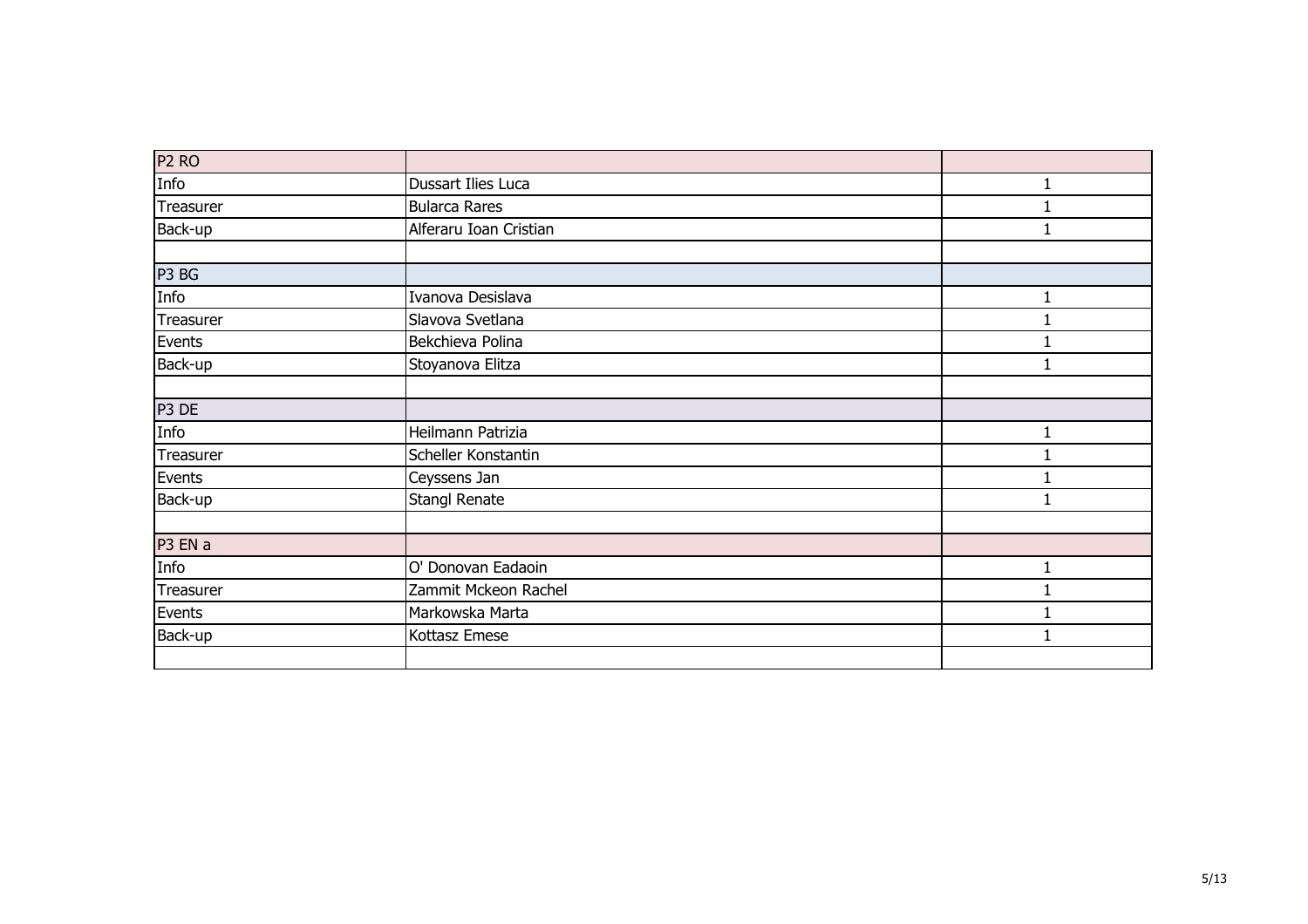| P3/P4 ET  |                      |   |
|-----------|----------------------|---|
| Info      | <b>Wansing Ann</b>   |   |
| Treasurer | Lausmaa Reelika      |   |
| Events    | Treufeldt Kairi      |   |
| Back-up   | Palk Paavo           |   |
|           |                      |   |
| P3 FR a   |                      |   |
| Info      | Darago Fatima        | 1 |
| Treasurer | De Mey Nathalie      |   |
| Events    | Nsabimana Alice      |   |
| Back-up   | Lazarewicz Natalia   |   |
|           |                      |   |
| P3 FR b   |                      |   |
| Info      | Bouillé Ingrid       |   |
| Treasurer | Patyk Magdalena      |   |
|           |                      |   |
| P3 FR c   |                      |   |
| Info      | Palma Eolia          |   |
| Treasurer | <b>Brabant Erika</b> |   |
| Events    | Klespis Francesca    |   |
| Back-up   | Krieger Kristian     |   |
|           |                      |   |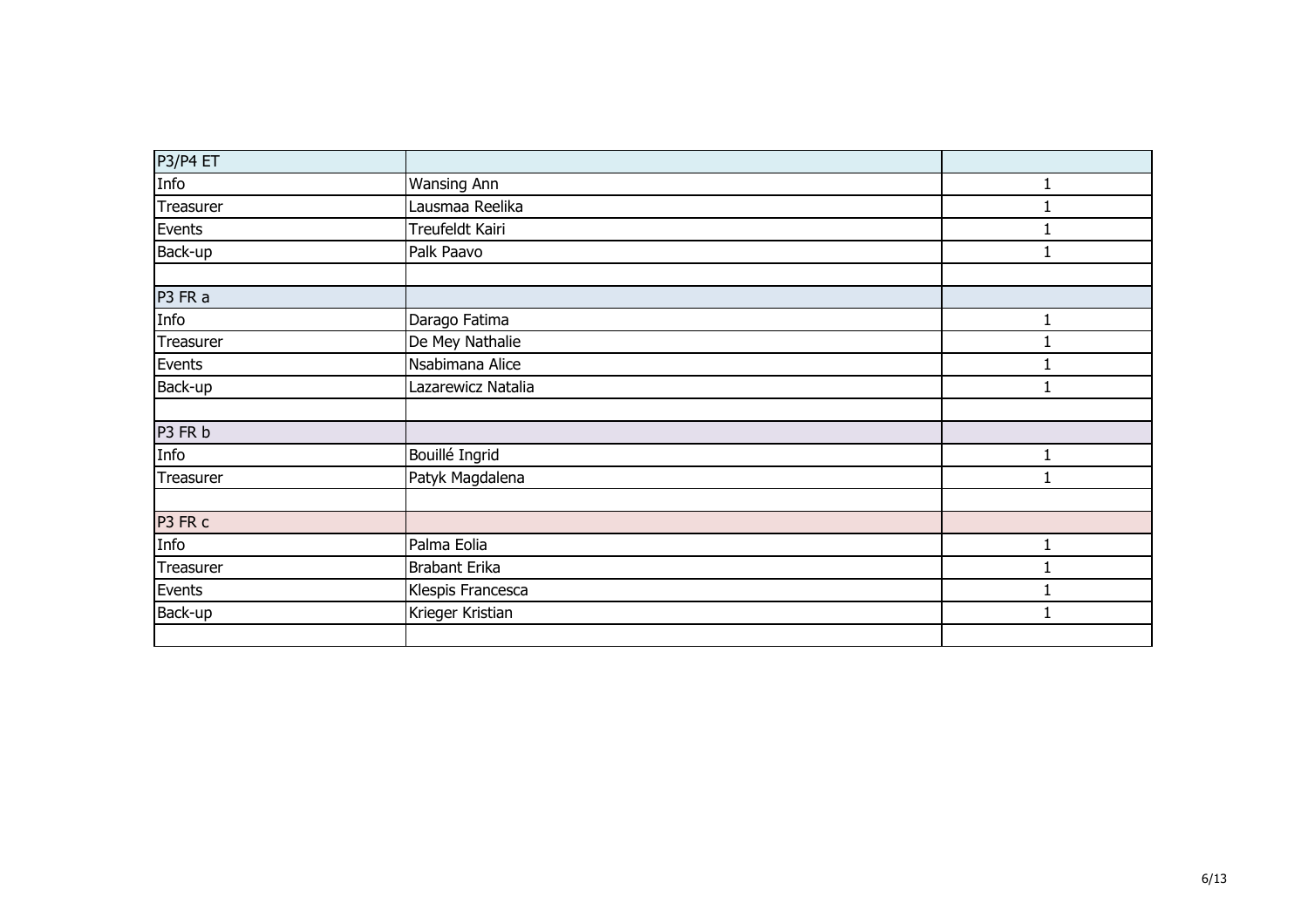| P3 FR d           |                         |  |
|-------------------|-------------------------|--|
| Info              | Stavrou Chrissoula      |  |
| Treasurer         | Pala Caterina           |  |
| Events            | Serifi Katerina         |  |
|                   |                         |  |
| P3 IT             |                         |  |
| Info              | Giardino Giuseppe Kevin |  |
| Treasurer         | Battella Raffaella      |  |
| Events            | Launay Sébastien        |  |
| Back-up           | Guarino Angela          |  |
|                   |                         |  |
| P3 NL             |                         |  |
| Info              | Eikhout Jos             |  |
| Treasurer         | Van de Velde Stefan     |  |
|                   |                         |  |
| P <sub>3</sub> RO |                         |  |
| Info              | Chitescu-Ambrozie Oana  |  |
| Treasurer         | Barliba Alina-Titina    |  |
| Events            | Pinzari Doina           |  |
|                   |                         |  |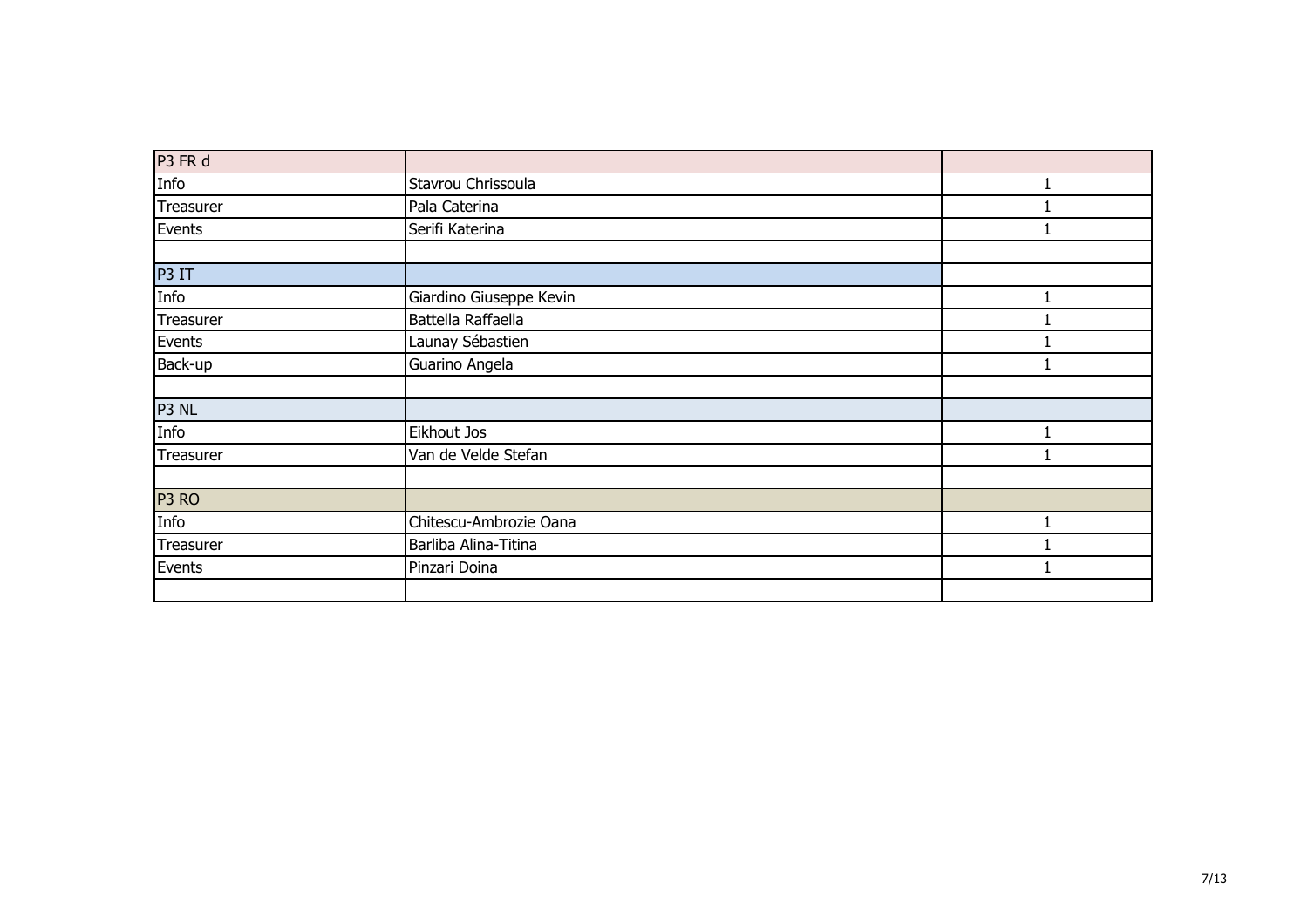| P4 BG     |                          |              |
|-----------|--------------------------|--------------|
| Info      | Nesheva Lyubomira        | $\mathbf{1}$ |
| Treasurer | Dieva-Marinova Nelly     |              |
| Events    | Mladenov Assen           |              |
| Back-up   | Kasavetov Boris          |              |
|           |                          |              |
| P4 DE     |                          |              |
| Info      | Heimann Miriam Christine |              |
| Treasurer | Ritzek-Seidl Simone      |              |
| Events    | Heyer Axel               |              |
| Back-up   | Röttinger Moritz         |              |
|           |                          |              |
| P4 EN a   |                          |              |
| Info      | Zweers Gary              |              |
| Treasurer | <b>Usher Thomas</b>      |              |
| Events    | Owens Katie              |              |
| Back-up   | Lajs Rasmussen Leo       |              |
|           |                          |              |
| P4 EN b   |                          |              |
| Info      | Pal Ajit                 | 1            |
| Treasurer | McCabe Milada            |              |
| Events    | Pollard Vicky            |              |
| Back-up   | Dwyer Fiona              |              |
|           |                          |              |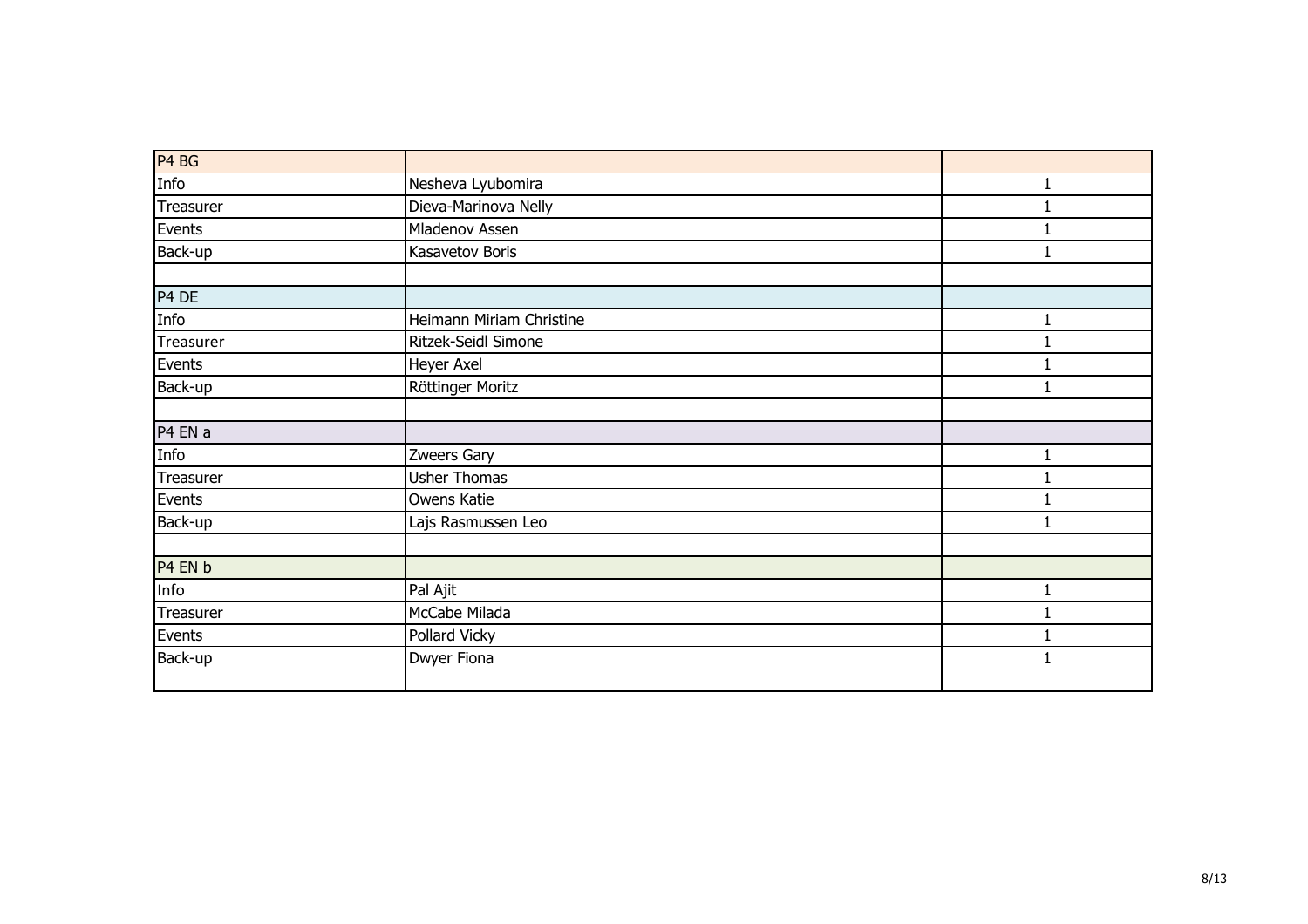| P4 FR a   |                           |  |
|-----------|---------------------------|--|
| Info      | Garcia Guillen Victoria   |  |
| Treasurer | Yahiatene Djamila         |  |
|           |                           |  |
| P4 FR b   |                           |  |
| Info      | El Haouzi Rasida          |  |
| Treasurer | <b>Frewer Martin</b>      |  |
| Events    | Pasik Magdalena           |  |
| Back-up   | Barbanti Jowita           |  |
|           |                           |  |
| P4 FR c   |                           |  |
| Info      | Delhove Isabelle          |  |
| Treasurer | Pezzoli Alexandre         |  |
| Events    | Nardella Tony             |  |
| Back-up   | Schellekens Marie-Ange    |  |
|           |                           |  |
| P4 IT     |                           |  |
| Info      | Freitas da Costa Cristina |  |
| Treasurer | Fares Fabio               |  |
| Events    | Biavati Gianluca          |  |
| Back-up   | Donati Ilaria             |  |
|           |                           |  |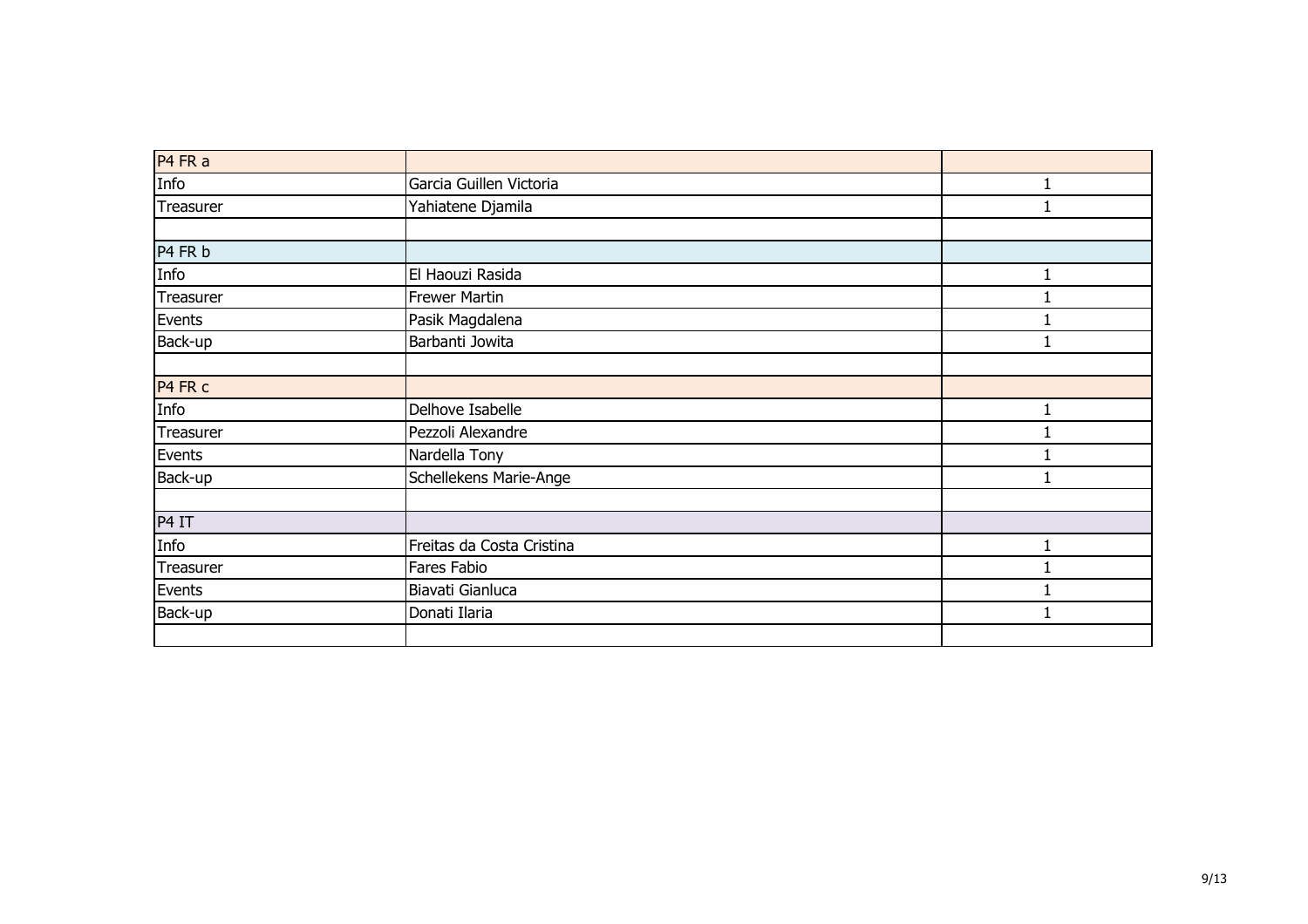| P <sub>4</sub> RO |                          |  |
|-------------------|--------------------------|--|
| Treasurer/Info    | Stroescu Silviu-Octavian |  |
| Events/Info       | Stoian Mihai             |  |
| Back-up           | Pop Ana-Maria Cristina   |  |
|                   |                          |  |
| P5 BG             |                          |  |
| Info              | Ullinska Sofia           |  |
| Treasurer         | Penev Tzvetomir          |  |
| Events            | Sotirova Yuliya          |  |
| Back-up           | Ivanova Silviya          |  |
|                   |                          |  |
| P5 DE             |                          |  |
| Info              | Schobelt Elke            |  |
| Treasurer         | Schwager Ulla            |  |
| Back-up           | Ramjoué Celina           |  |
|                   |                          |  |
| P5 EN a           |                          |  |
| Info              | Church Jacqueline        |  |
| Treasurer         | Lajs-Rasmussen Sylwia    |  |
| Events            | McNamee Anna             |  |
| Back-up           | Richard Anne-Catherine   |  |
|                   |                          |  |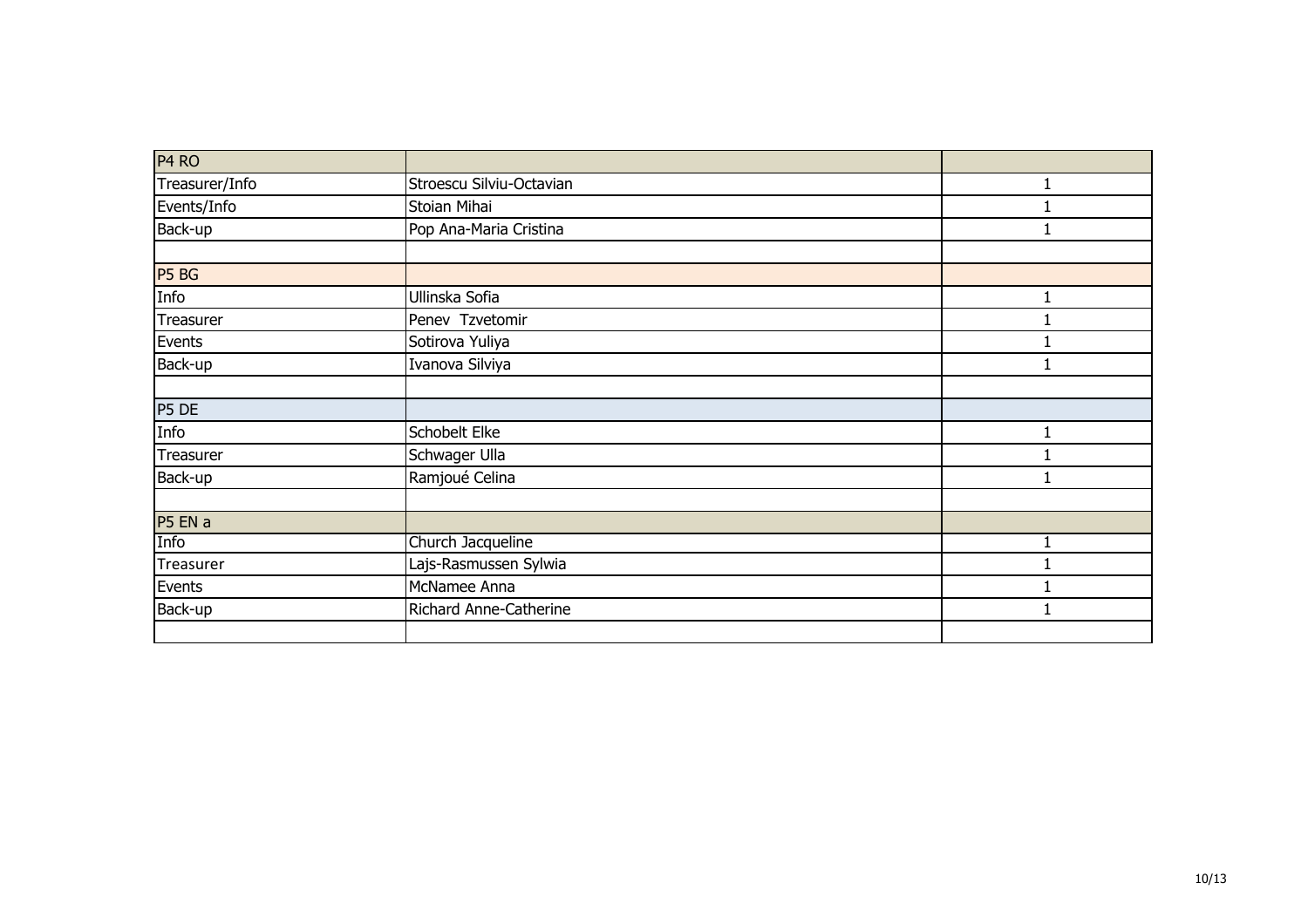| P5 EN b   |                         |   |
|-----------|-------------------------|---|
| Info      | Roggen Hendrik          |   |
| Treasurer | Tsytlonok Maksym        |   |
| Events    | <b>Britton Henry</b>    |   |
| Back-up   | Puia Morel Dana Adriana |   |
|           |                         |   |
| P5 ET     |                         |   |
| Info      | Urb Magnus              | 1 |
| Treasurer | Must Kairit             |   |
| Events    | Võsa Antero             |   |
| Back-up   | Kattai Kätlin           |   |
|           |                         |   |
| P5 FR a   |                         |   |
| Info      | Trine Olivier           |   |
| Treasurer | Chikaoui Nora           |   |
| Events    | Toledo Garcia Gabriela  |   |
|           |                         |   |
| P5 FR b   |                         |   |
| Info      | Benito Martin Maria Paz |   |
| Treasurer | Coimbra Isabel          |   |
| Events    | Socaci Liliana          |   |
| Back-up   | Theodoropoulou Sotiria  |   |
|           |                         |   |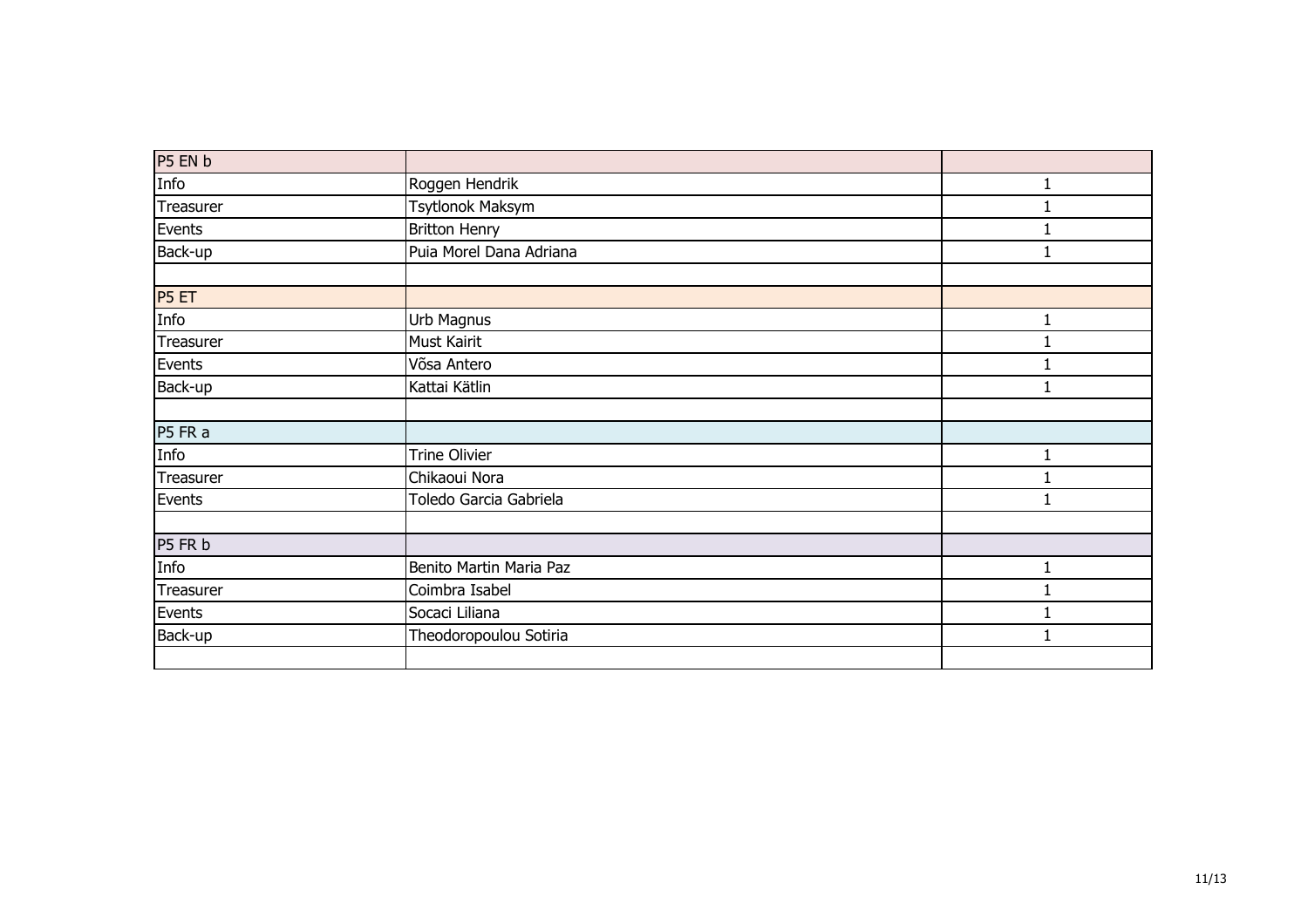| P5 FR c   |                          |  |
|-----------|--------------------------|--|
| Treasurer | Van Clemputte Juliette   |  |
| Events    | Del Casar Ximenez Rocio  |  |
|           |                          |  |
| P5 FR d   |                          |  |
| Info      | Arnold Claudia           |  |
| Treasurer | Leszczynska- Vargin Olga |  |
| Events    | Peruzzo Alessandra       |  |
| Back-up   | Le Texier Emmanuelle     |  |
|           |                          |  |
| P5 IT     |                          |  |
| Info      | Garbi Romina             |  |
| Treasurer | Miani Claudia            |  |
| Events    | D'Ottavio Germana        |  |
| Back-up   | Carretto Lucilla         |  |
|           |                          |  |
| P5 NL     |                          |  |
| Info      | Van Asch Bastiaan        |  |
| Treasurer | Demol Pascal             |  |
| Events    | Ngaha Nadège             |  |
| Back-up   | Lubczynska Aneta         |  |
|           |                          |  |